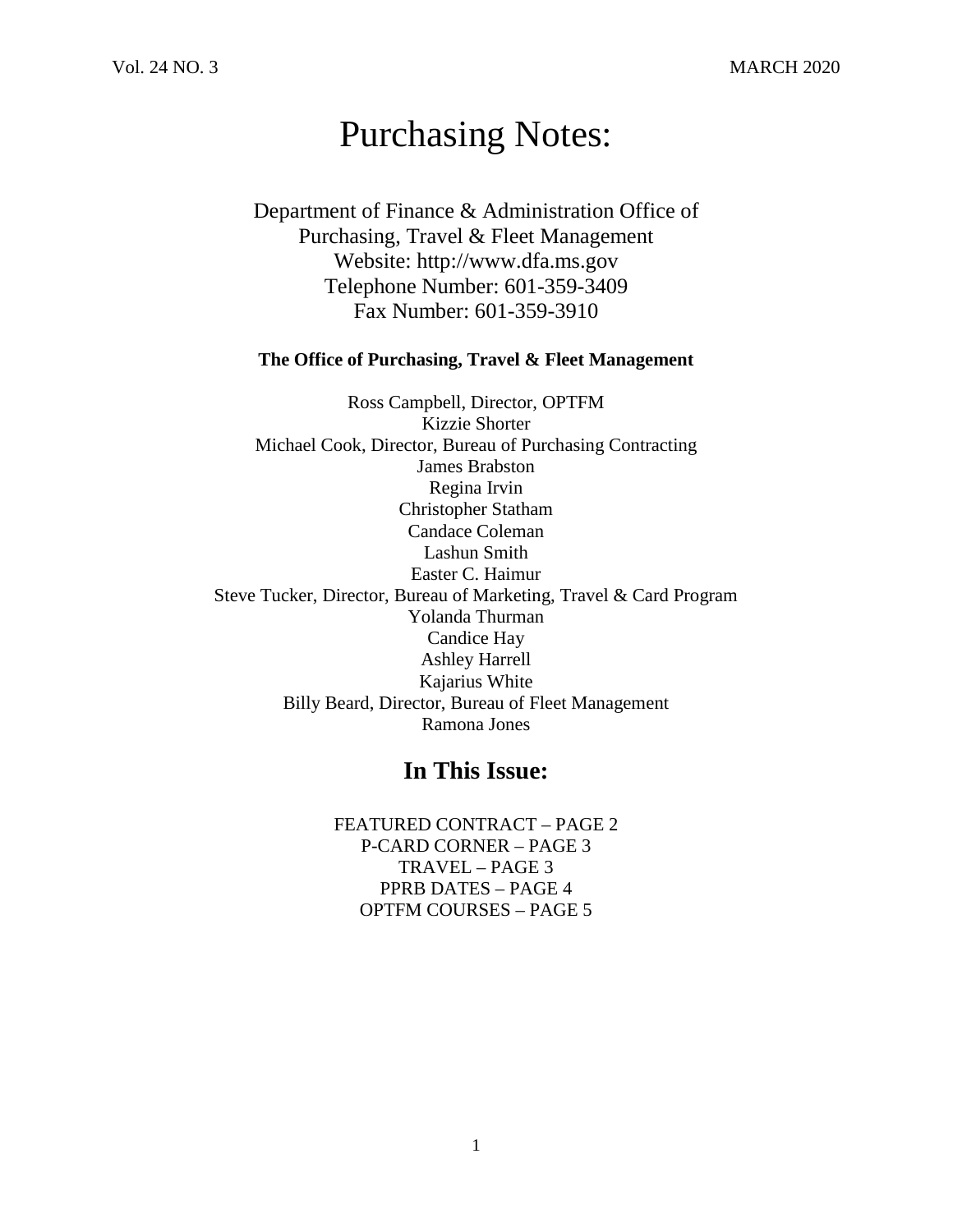# **Featured Contract**

## Janitorial Products

**Type of contract:** Negotiated Contract- The Contract Prices listed on the Price List Spreadsheets are the maximum that can be charged for those items. You can negotiate better prices from the vendors on contract.

**Dates of Contract:** February 1, 2020- January 31, 2021

Price Lists, Product Labels, and Material Safety Data Sheets are published alongside their contracts on the DFA website. Any items not listed on state contract must be purchased following standard purchasing procedures.

**Vendors on Contract:** There are 22 vendors on contract and their contract numbers are listed here: [http://www.dfa.ms.gov/dfa-offices/purchasing-travel-and-fleet-management/bureau](http://www.dfa.ms.gov/dfa-offices/purchasing-travel-and-fleet-management/bureau-ofpurchasing-and-contracting/negotiated-contracts/j-k-l/janitorialProducts/)[ofpurchasing-and-contracting/negotiated-contracts/j-k-l/janitorialProducts/](http://www.dfa.ms.gov/dfa-offices/purchasing-travel-and-fleet-management/bureau-ofpurchasing-and-contracting/negotiated-contracts/j-k-l/janitorialProducts/)

**Contract Spend 2019:** \$1,161,233.64

**Contract Analyst:** Easter Haimur, [Easter.Haimur@dfa.ms.gov](mailto:Easter.Haimur@dfa.ms.gov)

**Commodity:** Office Supplies

**Type of contract:** Competitive

**Vendor on Contract:** Mississippi Industries for The Blind

**State Contract Number:** 8200048766, Mississippi Industries for The Blind

**Smart Contract Number:** (1130-20-C-SWCT-00130-V001, Mississippi Industries for The Blind)

**Vendors:** Mississippi Industries for The Blind Prime Supplier; Supplier ID # (3100015748). Ordering instructions can be found on the last page of attachment, MS Industries for The Blind Office Suppliers 11012019

**Contract Analyst:** James Brabston, James.Brabston@dfa.ms.gov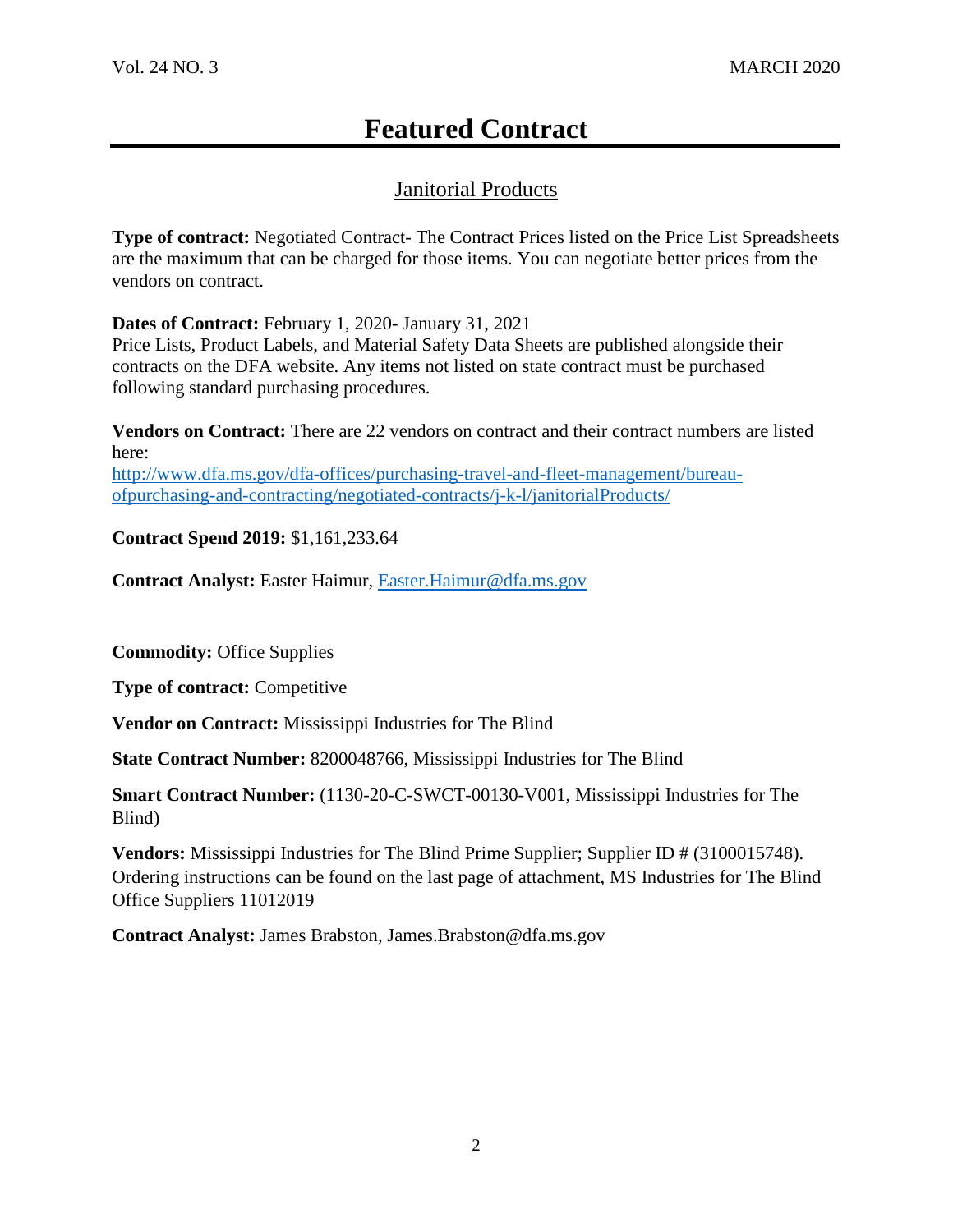# **Travel**

#### **1. I am unable to eat the food served at conference due my strict diet plan, what should I do?**

If you are unable to eat the food provided at a conference an exception can be made if noted by the employee and signed by the Agency Head or designee and reimbursement will be provided for that meal. However alcohol is not reimbursable.

## **2. Hotels are no longer on state contract and I need to find a hotel for my in-state**

**conference, what should I do?** Find a hotel on your own in the area needed. Make it known to the hotel/motel representative at the beginning of your reservation that you are traveling on state business in order to receive the current GSA rate.

Please keep in mind some hotel/motel properties may only have a limited amount of rooms available at the GSA rate, so there may be instances where a room at this rate is not available. If this happens please find another surrounding hotel/motel and document your efforts to ensure your attempts to get GSA rate for your files.

#### **3. My family is traveling with me to an out of town conference. The conference room rate is \$129/night. We will need to upgrade to a suite of \$159/night, what will my reimbursement be?**

Page 15. Section 108 Combining Business Travel with Personal Travel- The state agency incurs no expense beyond what it would have incurred

had there been no personal travel involved in the trip.

# **P-Card Corner**

## Procurement Card

Having a State Procurement Card is an asset to any State Agency or Department. The card can be used for any approved purchases ranging from small dollar amounts up to \$5,000.00. The procurement card can also be used to purchase contract items as well as non-contract items. Just as individuals are assigned procurement cards, state agencies and departments can be assigned one card for agency and/or departmental use. When a card is assigned to an agency or department, anyone within the agency or department can sign the card out and use it for approved purchases. After those purchases have been made, the card should be signed back in. The rules and regulations for an agency/departmental card are the same as an individual assigned procurement card. For more details on how to set up an agency/departmental card or individual card for your agency or department, contact Yolanda Thurman, Procurement Card Administrator, at Yolanda.Thurman@dfa.ms.gov or 601-359-2016 or Steve Tucker, Director of Marketing, Travel and Card Program at Stephen.Tucker@dfa.ms.gov or 601-359-3107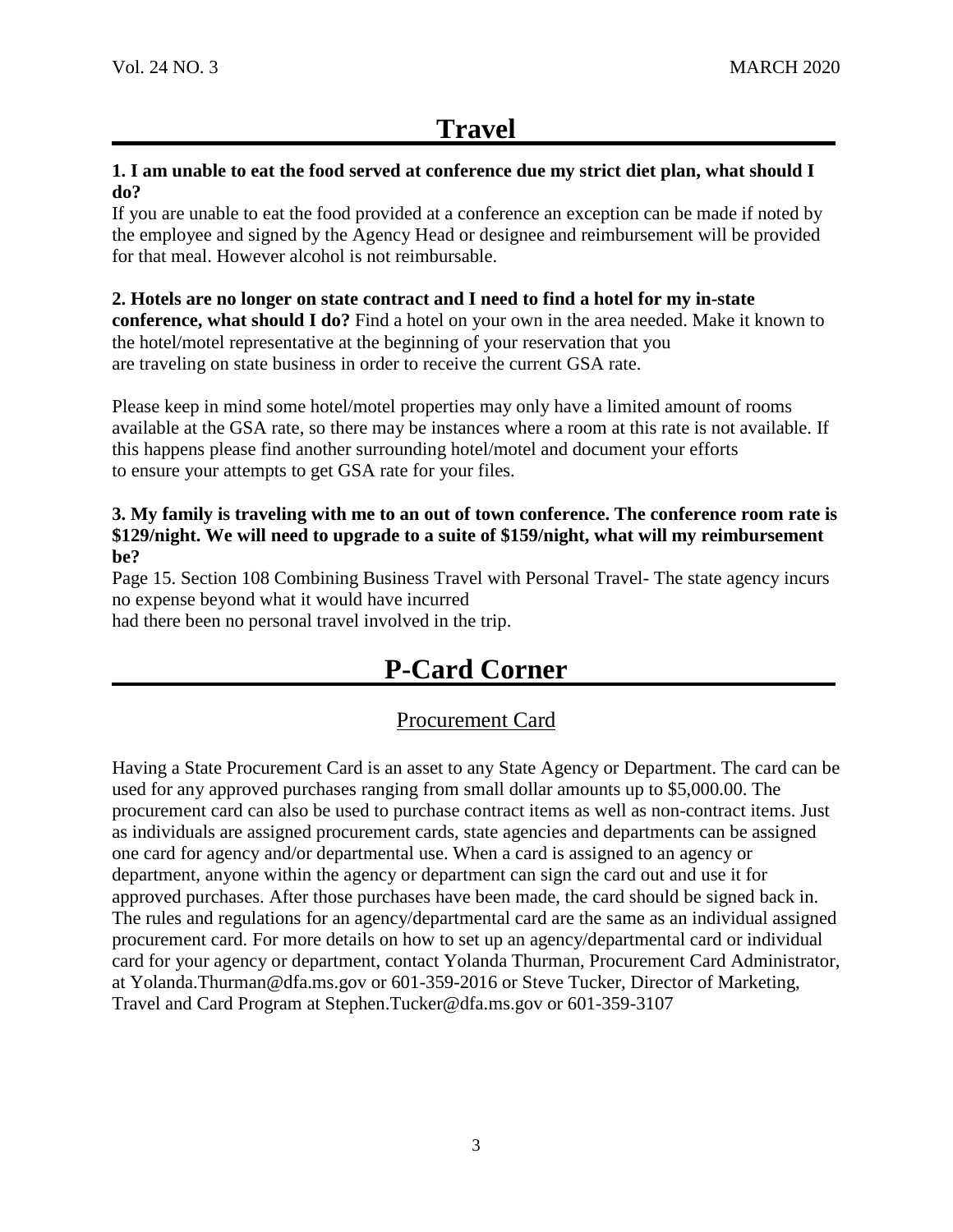# **PPRB – Public Procurement Review Board**

#### PPRB Meeting Dates Submission Deadlines

March 4, 2020 9:00 AM February 5,2020 April 1, 2020 9:00 AM March 4, 2020 June 3, 2020 9:00 AM April 1, 2020 July 1, 2020 9:00 AM May 6, 2020 August 5, 2020 9:00 AM June 3, 2020 September 2, 2020 9:00 AM July 1, 2020 October 7, 2020 9:00 AM August 5, 2020 November 4, 2020 9:00 AM September 2, 2020 December 2 ,2020 9:00 AM October 7, 2020

November 4, 2020 December 2, 2020

## OPTFM Courses – Upcoming CMPA Classes

March 16-18, 2020 May 26-28, 2020 July 28-30, 2020 September 22-24,2020 November 17-19, 2020

**Certified Mississippi Fleet Manager Classes** May 5, 2020

August 4, 2020 November 10, 2020

**The format for the CMPA classes will be changing, starting in March. The March CMPA class will be held in Room 145 of the Woolfolk Building. The number of participants allowed to attend the class will be increased to 50. The class will consist of 3 days of instruction and there will not be a test on the third day. Test will be administered on a date the following month. Test will be taken in the Woolfolk Building Annex in Room 210. The registration process for the class will not change and we will post updates on the OPTFM website. Please remember you must submit an application to OPTFM before you register for the class in MAGIC.**